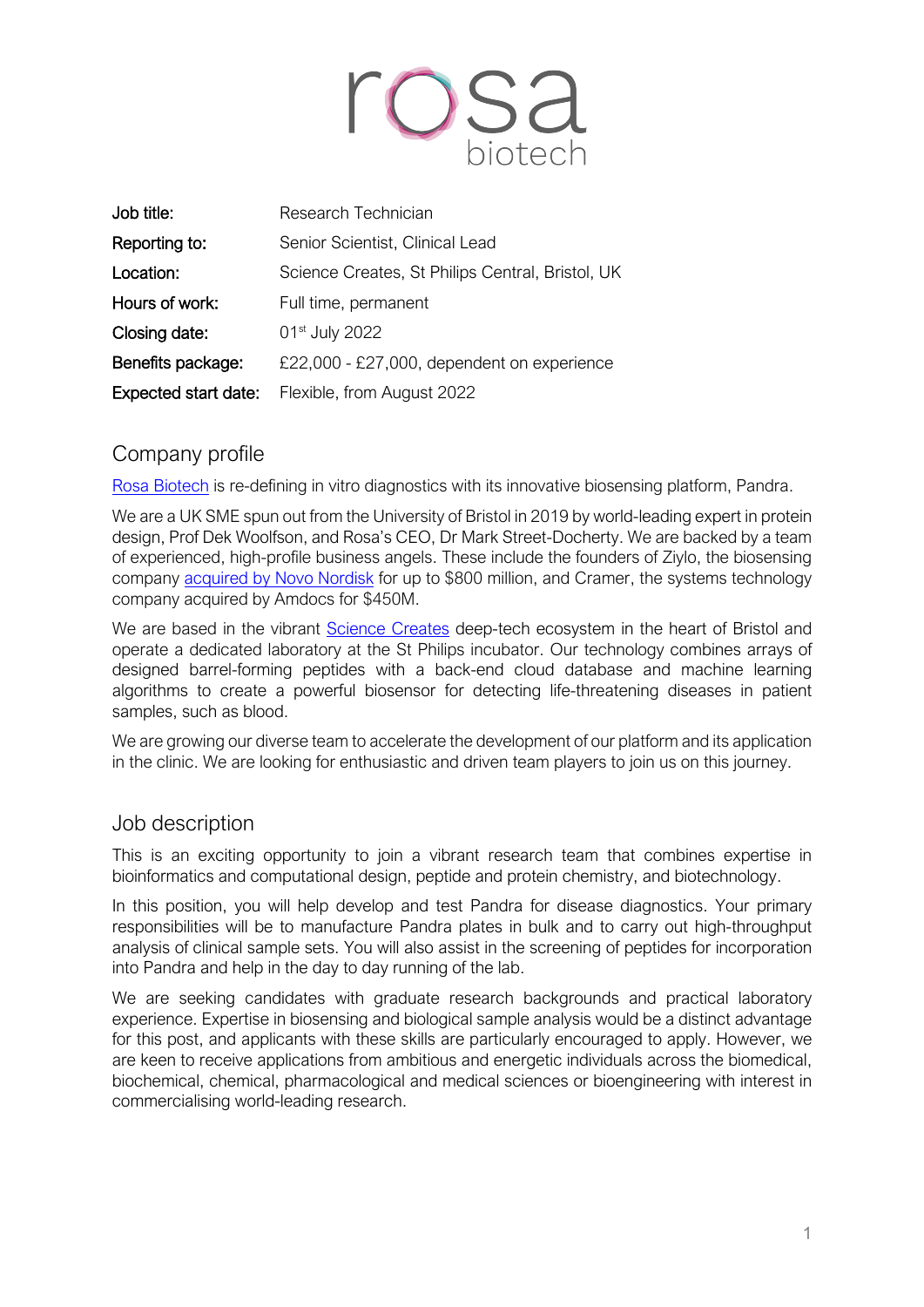# Roles and responsibilities

#### Research responsibilities

- Perform analysis of biological samples *(e.g.*, serum) using Rosa's Pandra platform
- Use liquid-handling robotics to manufacture Pandra assay plates and assist in highthroughput screenings
- Prepare peptide, dye, and other reagent stocks for assay manufacturing
- Keep accurate records of methods and results
- Analyse and interpret data and present work at regular company meetings
- Plan, manage, and prioritise own workload while responding to a dynamic environment with changing priorities and needs
- Source and maintain stocks of lab materials and consumables, liaising with relevant contacts and suppliers to ensure fit for purpose solutions and cost-effectiveness
- Build strong, positive working relationships with team members

### Person specifications

#### Relevant skills & experience

#### Essential

- An ambitious team player who can conduct themselves in a polite, respectable and professional manner when dealing with others
- Practical experience working in a laboratory
- Ability to execute an experimental work plan, drawing on input/advice and feedback from colleagues
- Capability to work both independently and as part of a team
- Competence to take accurate records of work carried out
- Ability to liaise and communicate effectively with a wide variety of internal and external contacts

#### Desirable

- Practical experience working in a BSL-2 laboratory
- Experience with the handling and analysis of biological fluids
- Experience with high-throughput assays and functional assays of peptides/proteins
- Understanding of peptide/protein de novo design, synthesis, purification and characterisation
- Experience operating liquid-handling robots
- Familiarity with GLP, GMP and/or GCLP
- Interest in learning computer programming and scripting
- Experience in using electronic notebooks
- Enthusiasm for working in a multidisciplinary team in an early-stage company
- Excellent numeracy and literacy, and computer literacy